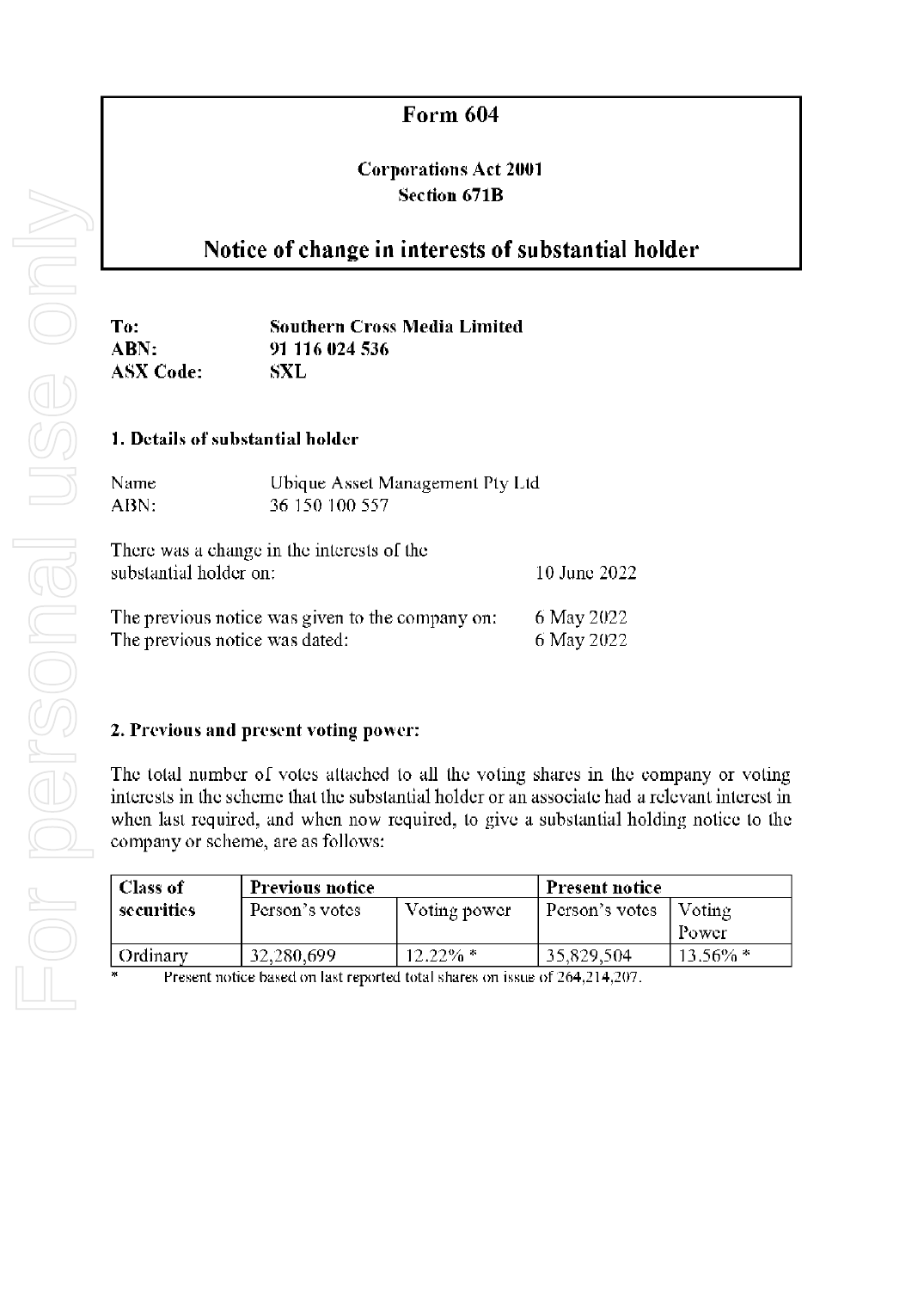## 3. Changes of relevant interests

Particulars of each change in, or change in the nature of, a relevant interest of the substantial holder or an associate in voting securities of the company or scheme, since the substantial holder was last required to give a substantial holding notice to the company or scheme are as follows:

| Date of<br><b>Change</b>                            | <b>Person whose</b><br>relevant<br>interest<br>changed | Nature of<br>change                      | Considerati<br>on given in<br>relation to<br>change | Class and<br>number of<br>securities<br>affected | Person's<br>votes<br>affected |
|-----------------------------------------------------|--------------------------------------------------------|------------------------------------------|-----------------------------------------------------|--------------------------------------------------|-------------------------------|
| From<br>COB<br>$6/5/22$ to<br><b>COB</b><br>15/6/22 | <b>Ubique Asset</b><br>Management<br>Pty Ltd           | On market<br>Purchases<br>(net of sales) | \$3,654,917                                         | 3,548,805                                        | 1.34%                         |
|                                                     | As above                                               | In-specie<br>transfers                   | Nil                                                 | Nil                                              | Nil                           |

## 4. Present relevant interests

Particulars of each relevant interest of the substantial holder in voting securities after the change are as follows:

| <b>Holder of relevant</b><br>in terest | <b>Registered holder</b><br>of securities | Persons entitled to<br>be registered as<br>holder | <b>Class and number</b><br>of securities |
|----------------------------------------|-------------------------------------------|---------------------------------------------------|------------------------------------------|
| Ubique Asset                           | National Asset                            |                                                   | ordinary                                 |
| Management Pty Ltd                     | Servicing                                 | 13,804,549                                        |                                          |
| Ubique Asset                           | JP Morgan                                 |                                                   | ordinary                                 |
| Management Pty Ltd                     |                                           | 7,601,630                                         |                                          |
| Ubique Asset                           | <b>State Street</b>                       |                                                   | ordinary                                 |
| Management Pty Ltd                     |                                           | 14,423,325                                        |                                          |

The custodians in the table above hold shares in SXL as custodian for Ubique Asset Management Pty Ltd in its capacity as either:

- · the trustee of pooled investment products such as un-registered managed investment schemes (Funds); or
- the investment manager of Portfolios held for a number of institutional investors (Portfolios). The institutional investors are generally superannuation funds regulated under the Superannuation Industry Supervision Act 1993.